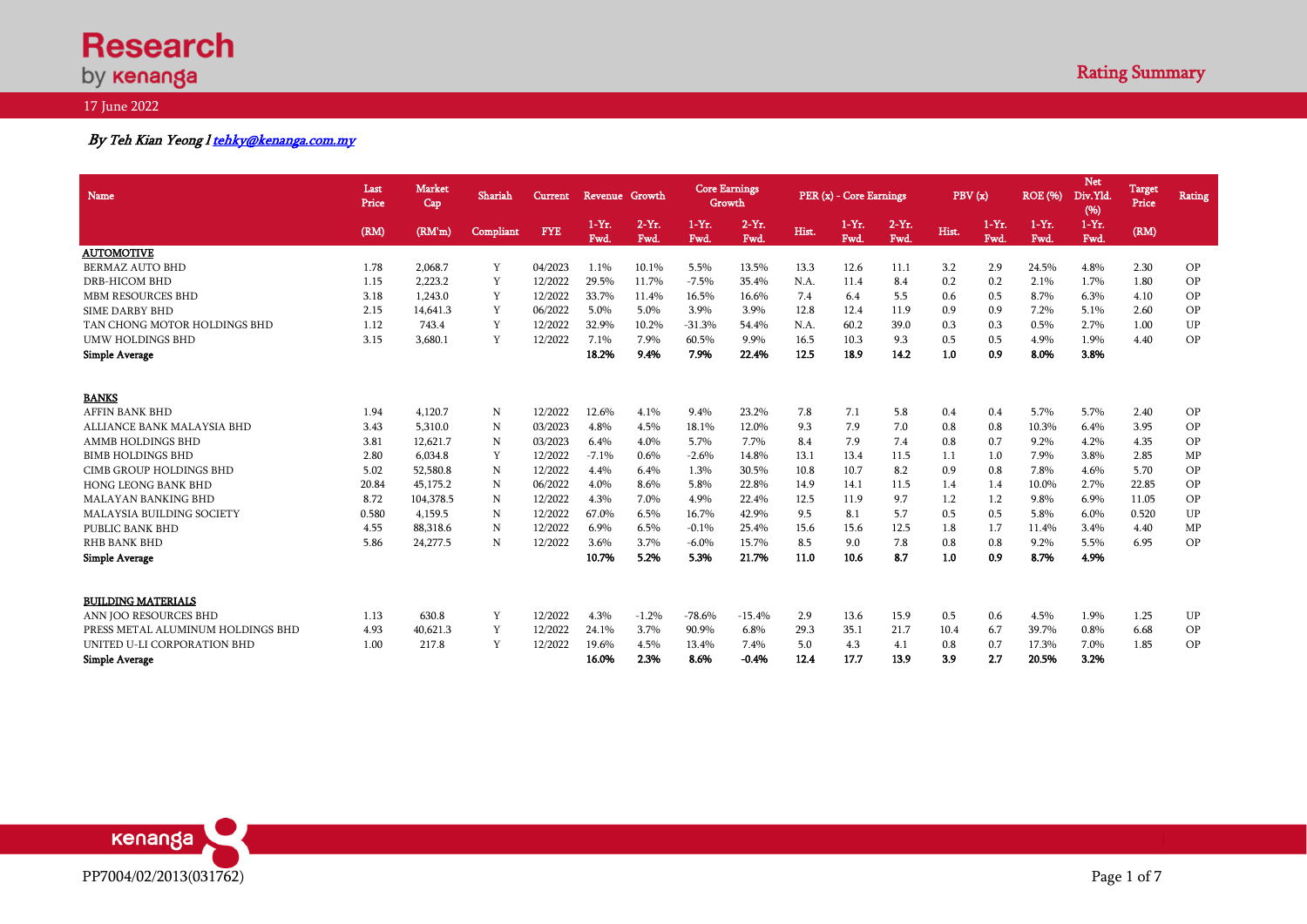| Name                                   | Last<br>Price | <b>Market</b><br>Cap | Shariah   | <b>Current</b> | <b>Revenue</b>  | Growth           | <b>Core Earnings</b> | Growth           |          | PER (x) - Core Earnings |                 |       | PBV(x)         | <b>ROE</b> (%)   | <b>Net</b><br>Div.Yld.<br>(96) | <b>Target</b><br>Price | Rating |
|----------------------------------------|---------------|----------------------|-----------|----------------|-----------------|------------------|----------------------|------------------|----------|-------------------------|-----------------|-------|----------------|------------------|--------------------------------|------------------------|--------|
|                                        | (RM)          | (RM'm)               | Compliant | <b>FYE</b>     | $1-Yr.$<br>Fwd. | $2-Yr$ .<br>Fwd. | $1-Yr.$<br>Fwd.      | $2-Yr$ .<br>Fwd. | Hist.    | $1-Yr.$<br>Fwd.         | $2-Yr.$<br>Fwd. | Hist. | $1-Yr.$<br>Fwd | $1-Yr$ .<br>Fwd. | $1-Yr$ .<br>Fwd.               | (RM)                   |        |
| CONSTRUCTION                           |               |                      |           |                |                 |                  |                      |                  |          |                         |                 |       |                |                  |                                |                        |        |
| <b>GAMUDA BHD</b>                      | 3.40          | 8.683.4              | Y         | 07/2022        | 38.1%           | 19.1%            | 15.3%                | $-24.7%$         | 14.2     | 12.3                    | 16.3            | 1.0   | 1.0            | 7.9%             | 3.5%                           | 4.00                   | OP     |
| <b>IJM CORP BHD</b>                    | 1.70          | 6.001.9              | Y         | 03/2023        | 11.2%           | 2.5%             | 26.2%                | 6.9%             | 25.2     | 20.0                    | 18.7            | 0.6   | 0.6            | 3.8%             | 3.5%                           | 1.90                   | MP     |
| KERJAYA PROSPEK GROUP BHD              | 1.16          | 1.462.8              | Y         | 12/2022        | 43.9%           | 4.0%             | 63.5%                | 1.3%             | 15.3     | 9.1                     | 8.9             | 1.5   | 1.3            | 15.3%            | 3.9%                           | 1.50                   | OP     |
| <b>KIMLUN CORP BHD</b>                 | 0.700         | 247.4                | Y         | 12/2022        | 23.6%           | 19.9%            | 2600.0%              | 59.3%            | N.A.     | 9.1                     | 5.7             | 0.4   | 0.3            | 4.0%             | 2.1%                           | 1.10                   | OP     |
| MUHIBBAH ENGINEERING (M) BHD           | 0.510         | 370.7                | Y         | 12/2022        | 12.8%           | 7.1%             | $-90.2%$             | 1226.3%          | N.A.     | 127.5                   | 9.8             | 0.2   | 0.3            | 0.2%             | $0.0\%$                        | 0.535                  | MP     |
| SUNWAY CONSTRUCTION GROUP BHD          | 1.59          | 2,050.1              | Y         | 12/2022        | 24.1%           | 5.2%             | 0.4%                 | $-0.8%$          | 16.2     | 16.1                    | 16.2            | 3.2   | 3.0            | 19.4%            | 3.1%                           | 1.52                   | MP     |
| WCT HOLDINGS BHD                       | 0.455         | 644.8                | Y         | 12/2022        | 59.7%           | $-18.1%$         | 214.3%               | $-20.5%$         | N.A.     | 7.3                     | 9.2             | 0.2   | 0.2            | 4.4%             | $0.0\%$                        | 0.620                  | OP     |
| <b>Simple Average</b>                  |               |                      |           |                | 30.5%           | 5.7%             | 404.2%               | 178.3%           | 17.7     | 28.8                    | 12.1            | 1.0   | 1.0            | 7.9%             | 2.3%                           |                        |        |
| <b>CONSUMER</b>                        |               |                      |           |                |                 |                  |                      |                  |          |                         |                 |       |                |                  |                                |                        |        |
| 7-ELEVEN MALAYSIA HOLDINGS BHD         | 1.39          | 1.565.6              | N         | 12/2022        | 10.2%           | $-2.6%$          | 79.2%                | $-5.8%$          | 35.4     | 19.7                    | 21.0            | 12.6  | 11.4           | 60.6%            | 3.6%                           | 1.70                   | OP     |
| AEON CO. (M) BHD                       | 1.44          | 2.021.8              | Y         | 12/2022        | 20.2%           | 4.4%             | 32.5%                | 8.8%             | 23.7     | 17.9                    | 16.5            | 1.2   | 1.1            | 6.5%             | 2.8%                           | 1.85                   | OP     |
| AMWAY (MALAYSIA) HOLDINGS BHD          | 5.02          | 825.2                | Y         | 12/2022        | $-10.0\%$       | $-5.0\%$         | 62.6%                | $-4.8%$          | 22.4     | 13.8                    | 14.5            | 3.7   | 3.5            | 26.1%            | 5.4%                           | 5.30                   | MP     |
| DUTCH LADY MILK INDUSTRIES BHD         | 33.16         | 2,122.2              | Y         | 12/2022        | 1.0%            | 1.0%             | $-67.3%$             | 5.2%             | 8.6      | 26.1                    | 24.9            | 5.5   | 4.9            | 19.9%            | 1.5%                           | 35.60                  | MP     |
| <b>FRASER &amp; NEAVE HOLDINGS BHD</b> | 20.00         | 7,335.6              | Y         | 09/2022        | 4.8%            | 6.4%             | $-16.5%$             | 3.5%             | 18.6     | 22.2                    | 21.5            | 2.6   | 2.5            | 11.4%            | 2.5%                           | 26.30                  | OP     |
| MR D.I.Y                               | 2.98          | 18,727.0             | Y         | 12/2022        | 27.6%           | 16.1%            | 39.3%                | 23.5%            | 43.3     | 31.2                    | 25.3            | 16.3  | 12.7           | 45.8%            | 1.5%                           | 4.00                   | OP     |
| <b>MYNEWS HOLDINGS BHD</b>             | 0.580         | 395.6                | N         | 10/2022        | 61.2%           | 13.1%            | $-138.8%$            | 5.7%             | N.A.     | 23.6                    | 22.4            | 2.7   | 2.5            | 11.1%            | 1.7%                           | 0.850                  | OP     |
| NESTLE (MALAYSIA) BHD                  | 140.00        | 32,830.0             | Y         | 12/2022        | 7.4%            | 4.6%             | 23.3%                | $-9.2%$          | 57.6     | 46.7                    | 51.5            | 56.3  | 54.2           | 118.3%           | 2.1%                           | 136.50                 | MP     |
| PADINI HOLDINGS BHD                    | 3.30          | 2.171.1              | Y         | 06/2022        | 23.3%           | 32.2%            | 123.6%               | $-4.1%$          | 40.2     | 18.0                    | 18.7            | 2.7   | 2.6            | 14.8%            | 3.6%                           | 3.80                   | OP     |
| POWER ROOT BHD                         | 1.62          | 639.9                | Y         | 03/2023        | 8.2%            | 7.9%             | 7.3%                 | $-6.8%$          | 25.9     | 24.1                    | 25.9            | 2.4   | 2.2            | 13.4%            | 5.6%                           | 1.70                   | OP     |
| <b>QL RESOURCES BHD</b>                | 5.15          | 12,533.3             | Y         | 03/2023        | 17.5%           | 9.3%             | 23.9%                | 26.7%            | 57.7     | 46.5                    | 36.7            | 4.3   | 4.1            | 9.5%             | 1.2%                           | 5.45                   | MP     |
| <b>Simple Average</b>                  |               |                      |           |                | 15.6%           | 8.0%             | 15.4%                | 3.9%             | 33.3     | 26.4                    | 25.3            | 10.0  | 9.2            | 30.7%            | 2.9%                           |                        |        |
|                                        |               |                      |           |                |                 |                  |                      |                  |          |                         |                 |       |                |                  |                                |                        |        |
| <b>GAMING</b>                          |               |                      |           |                |                 |                  |                      |                  |          |                         |                 |       |                |                  |                                |                        |        |
| BERJAYA SPORTS TOTO BHD                | 1.86          | 2.491.2              | N         | 06/2022        | 4.4%            | 27.2%            | $-0.5%$              | 58.5%            | 13.8     | 13.9                    | 8.7             | 3.1   | 3.0            | 22.0%            | 5.8%                           | 2.33                   | OP     |
| <b>GENTING BHD</b>                     | 4.62          | 17,789.7             | N         | 12/2022        | 75.6%           | 1.9%             | 118.8%               | 39.8%            | N.A.     | 13.6                    | 9.7             | 0.5   | 0.5            | 4.0%             | 3.2%                           | 5.86                   | OP     |
| <b>GENTING MALAYSIA BHD</b>            | 2.84          | 16,089.2             | N         | 12/2022        | 137.7%          | 2.5%             | 3.5%                 | 61.6%            | N.A.     | 22.6                    | 14.0            | 1.2   | 1.2            | 5.4%             | 4.2%                           | 3.71                   | OP     |
| <b>MAGNUM BHD</b>                      | 1.67          | 2,400.1              | N         | 12/2022        | 75.3%           | 9.0%             | 79105.6%             | 38.1%            | 13,334.0 | 16.8                    | 12.2            | 1.0   | 1.0            | 6.0%             | 4.7%                           | 1.93                   | MP     |
| <b>Simple Average</b>                  |               |                      |           |                | 73.3%           | 10.1%            | 19806.8%             | 49.5%            | 6673.9   | 16.7                    | 11.2            | 1.5   | 1.4            | 9.3%             | 4.5%                           |                        |        |

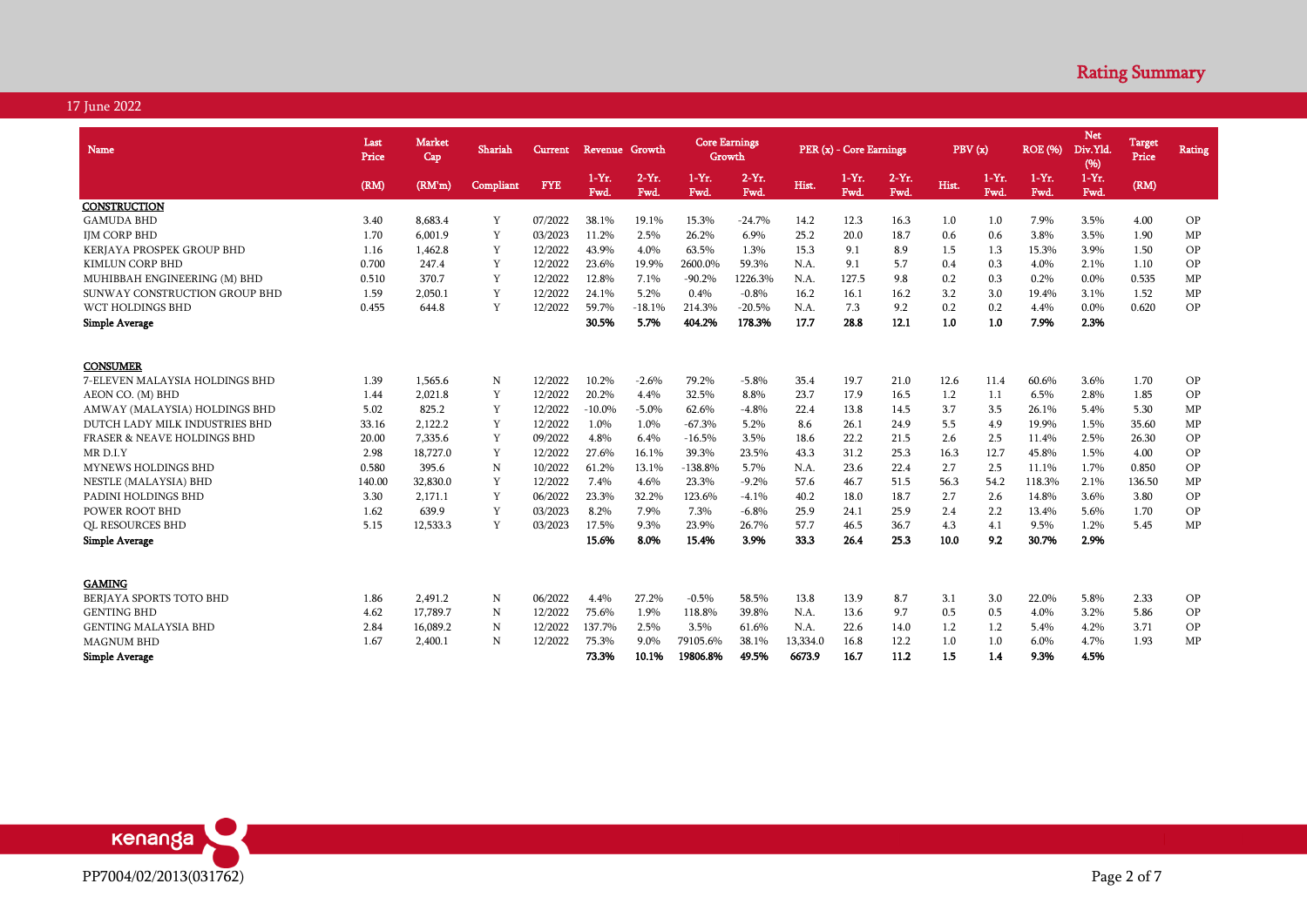| Name                                   | Last<br>Price | <b>Market</b><br>Cap | Shariah     | Current    |                 | Revenue Growth  |                       | <b>Core Earnings</b><br>Growth |             | PER (x) - Core Earnings |                 |       | PBV(x)          | <b>ROE (%)</b>   | <b>Net</b><br>Div.Yld.<br>(96) | Target<br>Price | <b>Rating</b> |
|----------------------------------------|---------------|----------------------|-------------|------------|-----------------|-----------------|-----------------------|--------------------------------|-------------|-------------------------|-----------------|-------|-----------------|------------------|--------------------------------|-----------------|---------------|
|                                        | (RM)          | (RM'm)               | Compliant   | <b>FYE</b> | $1-Yr.$<br>Fwd. | $2-Yr.$<br>Fwd. | $1-Yr$ .<br>Fwd.      | $2-Yr.$<br>Fwd.                | Hist.       | $1-Yr$ .<br>Fwd.        | $2-Yr.$<br>Fwd. | Hist. | $1-Yr.$<br>Fwd. | $1-Yr$ .<br>Fwd. | $1-Yr.$<br>Fwd.                | (RM)            |               |
| <b>HEALTHCARE</b>                      |               |                      |             |            |                 |                 |                       |                                |             |                         |                 |       |                 |                  |                                |                 |               |
| <b>IHH HEALTHCARE BHD</b>              | 6.34          | 55,809.6             | Y           | 12/2022    | 1.7%            | 4.5%            | $-5.5%$               | 7.9%                           | 34.9        | 36.9                    | 34.2            | 2.5   | 2.4             | 6.6%             | 0.9%                           | 6.65            | MP            |
| KPJ HEALTHCARE BHD                     | 0.845         | 3,670.0              | Y           | 12/2022    | 9.0%            | 7.0%            | 139.8%                | 18.0%                          | 69.6        | 29.0                    | 24.6            | 1.7   | 1.6             | 5.6%             | 1.4%                           | 0.970           | MP            |
| PHARMANIAGA BHD                        | 0.610         | 799.1                | Y           | 12/2022    | $-20.0%$        | $-10.0\%$       | $-45.1%$              | $-17.9%$                       | 4.6         | 8.4                     | 10.3            | 1.8   | 1.6             | 20.1%            | 6.6%                           | 0.710           | MP            |
| <b>Simple Average</b>                  |               |                      |             |            | -3.1%           | 0.5%            | 29.7%                 | 2.7%                           | 36.4        | 24.8                    | 23.0            | 2.0   | 1.9             | 10.8%            | 3.0%                           |                 |               |
| <b>MEDIA</b>                           |               |                      |             |            |                 |                 |                       |                                |             |                         |                 |       |                 |                  |                                |                 |               |
| ASTRO MALAYSIA HOLDINGS BHD            | 0.945         | 4,927.7              | N           | 01/2023    | 7.3%            | 2.2%            | 25.3%                 | 7.5%                           | 10.4        | 8.3                     | 7.7             | 4.1   | 3.6             | 46.0%            | 9.0%                           | 1.29            | OP            |
| MEDIA CHINESE INTERNATIONAL            | 0.180         | 303.7                | Y           | 03/2023    | 15.2%           | 7.0%            | 3525.0%               | 64.1%                          | 759.2       | 20.9                    | 12.8            | 0.4   | 0.4             | 2.1%             | 3.3%                           | 0.190           | MP            |
| <b>MEDIA PRIMA BHD</b>                 | 0.445         | 493.6                | $\mathbb N$ | 12/2022    | 15.6%           | 8.3%            | 27.9%                 | 25.8%                          | 8.9         | 7.0                     | 5.6             | 0.8   | 0.7             | 10.9%            | 4.5%                           | 0.740           | OP            |
| <b>STAR MEDIA GROUP BHD</b>            | 0.300         | 217.4                | Y           | 12/2022    | 10.2%           | 7.1%            | 165.8%                | 25.0%                          | N.A.        | 41.8                    | 33.5            | 0.3   | 0.3             | 0.8%             | 0.0%                           | 0.335           | MP            |
| <b>Simple Average</b>                  |               |                      |             |            | 12.1%           | 6.2%            | 936.0%                | 30.6%                          | 259.5       | 19.5                    | 14.9            | 1.4   | 1.3             | 15.0%            | 4.2%                           |                 |               |
|                                        |               |                      |             |            |                 |                 |                       |                                |             |                         |                 |       |                 |                  |                                |                 |               |
| <b>NON-BANK FINANCIALS</b>             |               |                      |             |            |                 |                 |                       |                                |             |                         |                 |       |                 |                  |                                |                 |               |
| AEON CREDIT SERVICE M BHD              | 14.36         | 3,666.2              | N           | 02/2023    | 10.0%           | 7.0%            | 18.2%                 | 15.1%                          | 10.3        | 8.7                     | 7.6             | 1.8   | 1.7             | 19.9%            | 3.5%                           | 16.45           | OP            |
| <b>BURSA MALAYSIA BHD</b>              | 6.40          | 5.179.5              | Y           | 12/2022    | $-11.7%$        | $-2.6%$         | $-22.8%$              | 3.6%                           | 14.6        | 18.9                    | 18.2            | 6.3   | 6.2             | 33.1%            | 4.8%                           | 7.05            | MP            |
| <b>CTOS DIGITAL BHD</b>                | 1.27          | 2,933.7              | Y           | 12/2022    | 24.5%           | 15.2%           | 31.8%                 | 16.7%                          | 49.4        | 37.5                    | 32.1            | 9.9   | 5.2             | 18.1%            | 1.5%                           | 2.00            | OP            |
| LPI CAPITAL BHD                        | 13.50         | 5,378.2              | N           | 12/2022    | $-3.7%$         | 1.7%            | $-25.5%$              | 27.4%                          | 15.6        | 20.9                    | 16.4            | 2.5   | 2.5             | 11.9%            | 4.4%                           | 14.10           | MP            |
| SYARIKAT TAKAFUL MALAYSIA KELUARGA BHD | 3.42          | 2,863.6              | Y           | 12/2022    | 4.3%            | 4.3%            | $-16.0%$              | 5.2%                           | 6.9         | 8.3                     | 7.9             | 1.6   | 1.4             | 18.0%            | 4.1%                           | 3.90            | OP            |
| <b>Simple Average</b>                  |               |                      |             |            | 4.7%            | 5.1%            | $-2.9%$               | 13.6%                          | 19.4        | 18.9                    | 16.4            | 4.4   | 3.4             | 20.2%            | 3.7%                           |                 |               |
| OIL & GAS                              |               |                      |             |            |                 |                 |                       |                                |             |                         |                 |       |                 |                  |                                |                 |               |
| <b>BUMI ARMADA BHD</b>                 | 0.410         | 2,426.4              | N           | 12/2022    | 12.8%           | 0.0%            | $-10.7%$              | 3.4%                           | 3.6         | 4.0                     | 3.9             | 0.6   | 0.5             | 14.1%            | 0.0%                           | 0.630           | OP            |
| DAYANG ENTERPRISE HLDGS BHD            | 0.995         | 1.152.0              | Y           | 12/2022    | 7.0%            | 7.9%            | 37.4%                 | 18.9%                          | 26.3        | 19.1                    | 16.1            | 0.9   | 0.8             | 4.5%             | $0.0\%$                        | 1.00            | OP            |
| <b>DIALOG GROUP BHD</b>                | 2.08          | 11,736.5             | Y           | 06/2022    | 13.5%           | 49.2%           | 1.7%                  | 13.2%                          | 22.1        | 21.7                    | 19.2            | 2.6   | 2.4             | 11.3%            | 1.4%                           | 3.30            | OP            |
| MISC BHD                               | 7.27          | 32,451.4             | Y           | 12/2022    | $-0.8%$         | 4.2%            | $-15.2%$              | 1.1%                           | 17.2        | 20.3                    | 20.1            | 0.9   | 0.9             | 4.7%             | 4.5%                           | 7.70            | MP            |
| PETRONAS CHEMICALS GROUP BHD           | 9.63          | 77,040.0             | Y           | 12/2022    | 16.4%           | $-10.0\%$       | $-3.9%$               | $-21.1%$                       | 10.6        | 11.0                    | 14.0            | 2.2   | 2.0             | 19.0%            | 4.5%                           | 11.00           | OP            |
|                                        | 21.14         | 21,001.6             | Y           | 12/2022    | 30.0%           | 5.0%            | $-1.8%$               | 26.6%                          | 38.3        | 39.0                    | 30.8            | 3.8   | 3.8             | 9.6%             | 2.6%                           | 17.85           | UP            |
| PETRONAS DAGANGAN BHD                  | 0.050         | 799.0                | Y           | 01/2023    | 41.4%           | $-34.3%$        | $-118.3%$             | $-178.8%$                      | N.A.        | N.A.                    | N.A.            | 3.2   | (2.4)           | 1400.9%          | 0.0%                           | 0.005           | UP            |
| SAPURA ENERGY BHD                      | 0.400         | 140.8                | Y           | 06/2022    | $-2.7%$         | 10.0%           |                       | 72.1%                          |             | 14.9                    |                 | 0.3   | 0.3             |                  | 0.0%                           | 0.540           | OP            |
| <b>UZMA BHD</b>                        | 0.115         | 944.8                | Y           | 12/2022    | $-6.8%$         | 9.6%            | $-60.4%$<br>$-136.7%$ | $-168.7%$                      | 5.9<br>N.A. | N.A.                    | 8.6<br>N.A.     | 0.4   | 0.4             | 1.9%<br>$-2.8%$  | 0.0%                           | 0.100           | UP            |
| <b>VELESTO ENERGY BHD</b>              |               |                      | Y           | 12/2022    |                 |                 |                       |                                |             |                         |                 |       |                 |                  |                                |                 |               |
| WAH SEONG CORP BHD                     | 0.670         | 518.8                |             |            | 44.1%           | 26.2%           | 51.9%                 | 56.4%                          | N.A.        | 14.4                    | 9.2             | 0.9   | 0.8             | 5.9%             | 0.0%                           | 0.790           | MP            |
| YINSON HOLDINGS BHD                    | 2.12          | 5,215.5              | N           | 01/2023    | 6.1%            | $-16.6%$        | 1.2%                  | 20.7%                          | 11.3        | 11.1                    | 9.2             | 1.9   | 1.7             | 16.1%            | 2.8%                           | 2.70            | OP            |
| <b>Simple Average</b>                  |               |                      |             |            | 14.6%           | 4.7%            | $-23.2%$              | $-14.2%$                       | 16.9        | 17.3                    | 14.6            | 1.6   | 1.0             | 135.0%           | 1.4%                           |                 |               |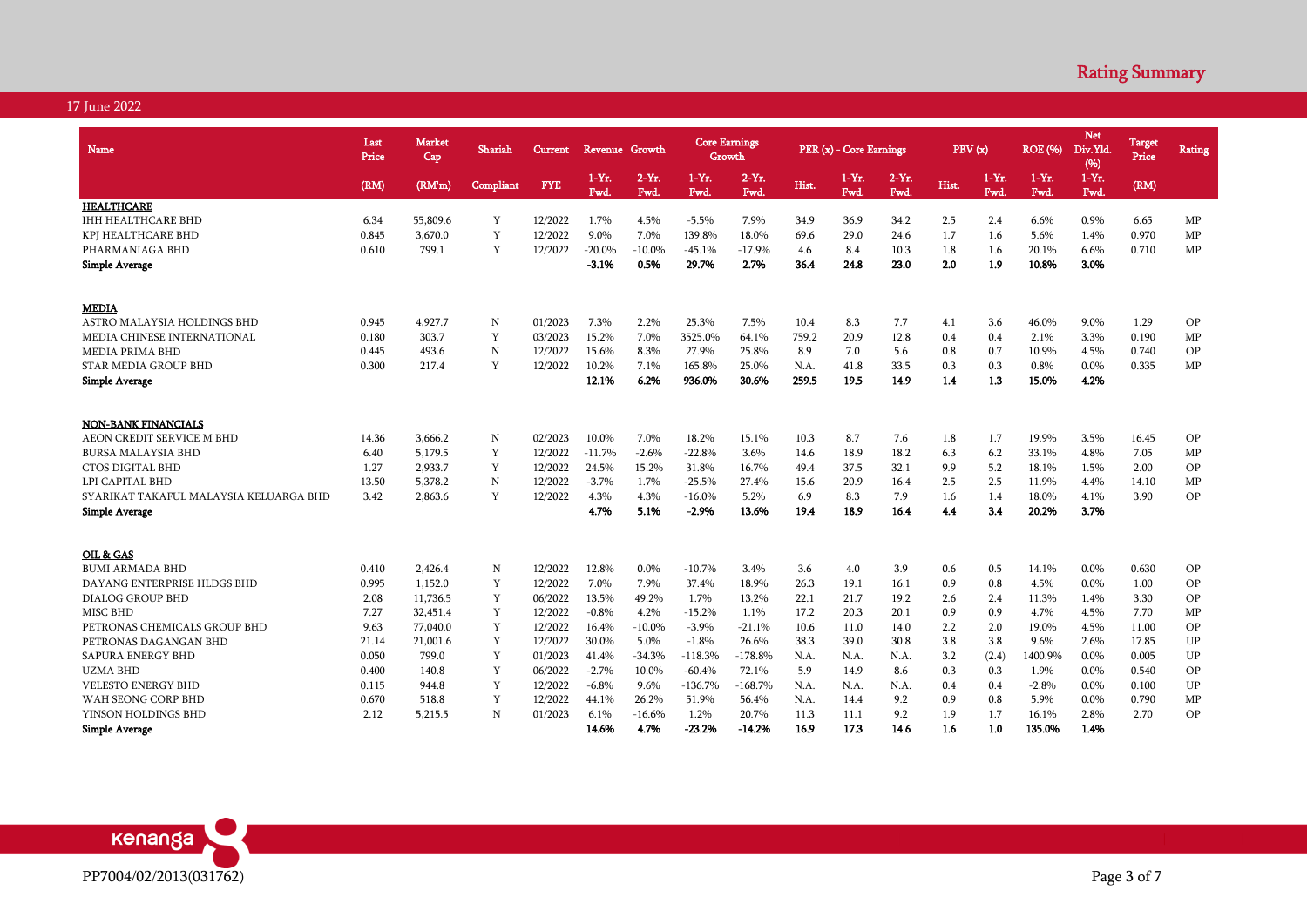| Name                                 | Last<br>Price | <b>Market</b><br>Cap | Shariah   | <b>Current</b> | Revenue Growth   |                 | <b>Core Earnings</b> | Growth          |       | PER (x) - Core Earnings |                 | PBV(x) |                 | <b>ROE</b> (%)   | <b>Net</b><br>Div.Yld<br>(96) | <b>Target</b><br>Price | Rating |
|--------------------------------------|---------------|----------------------|-----------|----------------|------------------|-----------------|----------------------|-----------------|-------|-------------------------|-----------------|--------|-----------------|------------------|-------------------------------|------------------------|--------|
|                                      | (RM)          | (RM'm)               | Compliant | <b>FYE</b>     | $1-Yr$ .<br>Fwd. | $2-Yr$ .<br>Fwd | $1-Yr$ .<br>Fwd.     | $2-Yr$ .<br>Fwd | Hist. | $1-Yr.$<br>Fwd.         | $2-Yr.$<br>Fwd. | Hist.  | $1-Yr.$<br>Fwd. | $1-Yr$ .<br>Fwd. | $1-Yr$ .<br>Fwd.              | (RM)                   |        |
| PACKAGING MANUFACTURERS              |               |                      |           |                |                  |                 |                      |                 |       |                         |                 |        |                 |                  |                               |                        |        |
| <b>BP PLASTICS HOLDINGS BHD</b>      | 1.36          | 382.8                | Y         | 12/2022        | 13.8%            | 7.8%            | $-12.1%$             | 25.2%           | 8.3   | 9.4                     | 7.5             | 1.7    | 1.5             | 16.8%            | 4.4%                          | 1.59                   | MP     |
| <b>SCGM BHD</b>                      | 2.30          | 442.9                | Y         | 04/2022        | 15.1%            | 16.0%           | $-10.3%$             | 13.4%           | 13.0  | 14.5                    | 12.8            | 2.3    | 2.1             | 15.1%            | 2.7%                          | 2.53                   | MP     |
| <b>SCIENTEX BHD</b>                  | 3.50          | 5.428.5              | Y         | 07/2022        | 5.4%             | 18.1%           | $-13.4%$             | 44.0%           | 12.2  | 14.1                    | 9.8             | 1.9    | 1.7             | 12.5%            | 2.1%                          | 3.33                   | MP     |
| <b>SLP RESOURCES BHD</b>             | 0.885         | 280.5                | Y         | 12/2022        | 9.7%             | 5.5%            | 28.6%                | 9.3%            | 16.0  | 12.5                    | 11.4            | 1.5    | 1.5             | 12.0%            | 6.2%                          | 1.18                   | OP     |
| THONG GUAN INDUSTRIES BHD            | 2.33          | 897.4                | Y         | 12/2022        | 19.7%            | 20.4%           | 22.2%                | 21.2%           | 9.5   | 7.8                     | 6.4             | 1.2    | 1.0             | 14.3%            | 2.4%                          | 3.90                   | OP     |
| <b>Simple Average</b>                |               |                      |           |                | 12.7%            | 13.6%           | 3.0%                 | 22.7%           | 11.8  | 11.7                    | 9.6             | 1.7    | 1.6             | 14.1%            | 3.57%                         |                        |        |
|                                      |               |                      |           |                |                  |                 |                      |                 |       |                         |                 |        |                 |                  |                               |                        |        |
| <b>PLANTATION</b>                    |               |                      |           |                |                  |                 |                      |                 |       |                         |                 |        |                 |                  |                               |                        |        |
| <b>FGV HOLDINGS BHD</b>              | 1.59          | 5,800.6              | Y         | 12/2022        | 10.9%            | $-6.1%$         | $-2.2%$              | $-20.9%$        | 23.5  | 11.2                    | 16.3            | 1.4    | 1.3             | 19.5%            | 5.3%                          | 2.30                   | MP     |
| <b>GENTING PLANTATIONS BHD</b>       | 6.85          | 6.145.8              | Y         | 12/2022        | 23.0%            | $-5.4%$         | 32.1%                | $-6.2\%$        | 25.8  | 14.8                    | 16.8            | 1.3    | 1.2             | 10.4%            | 4.2%                          | 9.50                   | OP     |
| <b>HAP SENG PLANTATIONS HOLDINGS</b> | 2.50          | 1,999.2              | Y         | 12/2022        | 32.0%            | $-14.7%$        | 15.0%                | $-17.2%$        | 28.9  | 10.5                    | 16.5            | 1.2    | 1.1             | 13.1%            | 5.6%                          | 3.30                   | OP     |
| <b>IOI CORP BHD</b>                  | 4.03          | 25,038.3             | Y         | 06/2022        | 46.7%            | $-15.7%$        | 64.6%                | $-17.5%$        | 30.0  | 19.4                    | 22.6            | 2.5    | 2.3             | 15.8%            | 2.4%                          | 4.65                   | MP     |
| KUALA LUMPUR KEPONG BHD              | 24.04         | 25,918.9             | Y         | 09/2022        | 26.1%            | $-2.8%$         | 23.4%                | $-3.3%$         | 15.4  | 18.1                    | 19.6            | 2.2    | 2.1             | 17.3%            | 2.3%                          | 30.00                  | OP     |
| PPB GROUP BHD                        | 15.80         | 22,477.1             | Y         | 12/2022        | 12.0%            | 5.2%            | $-7.7%$              | 7.9%            | 17.2  | 16.6                    | 15.7            | 1.0    | 1.0             | 5.7%             | 2.5%                          | 15.00                  | UP     |
| SIME DARBY PLANTATION BHD            | 4.54          | 31,397.3             | Y         | 12/2022        | 19.9%            | $-13.2%$        | 39.1%                | $-23.0%$        | 37.7  | 12.9                    | 20.0            | 2.3    | 2.1             | 17.4%            | 4.6%                          | 5.25                   | MP     |
| TA ANN HOLDINGS BHD                  | 4.32          | 1,902.8              | Y         | 12/2022        | 17.7%            | $-6.5%$         | $-7.4%$              | $-3.7%$         | 30.0  | 7.4                     | 13.0            | 1.4    | 1.2             | 16.3%            | 6.9%                          | 6.00                   | MP     |
| TSH RESOURCES BHD                    | 1.14          | 1,573.4              | Y         | 12/2022        | 38.4%            | $-8.9\%$        | 9.9%                 | 1.0%            | 21.8  | 8.3                     | 15.5            | 1.0    | 0.9             | 13.7%            | 3.5%                          | 1.90                   | OP     |
| UNITED MALACCA BHD                   | 5.50          | 1.153.7              | Y         | 04/2022        | 20.4%            | $-5.6%$         | 297.5%               | $-4.9%$         | 40.7  | 18.2                    | 24.6            | 0.9    | 0.8             | 8.5%             | 2.7%                          | 5.90                   | MP     |
| <b>Simple Average</b>                |               |                      |           |                | 24.7%            | $-7.4%$         | 46.4%                | $-8.8%$         | 27.1  | 13.8                    | 18.1            | 1.5    | 1.4             | 13.8%            | 4.0%                          |                        |        |
| <b>PROPERTY</b>                      |               |                      |           |                |                  |                 |                      |                 |       |                         |                 |        |                 |                  |                               |                        |        |
| ECO WORLD DEVELOPMENT GROUP          | 0.675         | 1.987.4              | Y         | 10/2022        | 17.1%            | $-2.2%$         | $-1.3%$              | $-0.2%$         | 8.4   | 8.4                     | 7.5             | 0.4    | 0.4             | 4.9%             | 5.9%                          | 0.830                  | OP     |
| <b>IOI PROPERTIES GROUP BHD</b>      | 0.985         | 5,423.6              | Y         | 06/2022        | $-18.2%$         | 9.5%            | 1.4%                 | 11.3%           | 8.6   | 8.5                     | 7.6             | 0.3    | 0.3             | 3.4%             | 2.8%                          | 1.65                   | OP     |
| <b>MAH SING GROUP BHD</b>            | 0.590         | 1,432.3              | Y         | 12/2022        | 22.3%            | 4.2%            | 41.5%                | $-6.0\%$        | 13.5  | 9.6                     | 10.2            | 0.4    | 0.4             | 4.9%             | 5.1%                          | 0.650                  | MP     |
| <b>MALAYSIAN RESOURCES CORP BHD</b>  | 0.360         | 1.608.3              | Y         | 12/2022        | 109.6%           | $-26.1%$        |                      |                 | N.A.  |                         |                 |        | 0.3             |                  |                               | 0.375                  |        |
|                                      |               |                      | Y         |                |                  |                 | $-56.7%$             | $-56.9%$        |       | 30.0                    | 72.0            | 0.3    |                 | 1.1%             | 2.8%                          |                        | MP     |
| SIME DARBY PROPERTY BHD              | 0.445         | 3,026.4              |           | 12/2022        | 5.5%             | 3.0%            | 68.9%                | 5.9%            | 21.6  | 12.8                    | 12.1            | 0.3    | 0.3             | 2.5%             | 2.9%                          | 0.725                  | OP     |
| <b>SP SETIA BHD</b>                  | 0.700         | 2,847.7              | Y         | 12/2022        | 21.5%            | $-2.1%$         | 64.4%                | $-14.6%$        | 17.5  | 10.6                    | 12.5            | 0.2    | 0.2             | 2.9%             | 5.4%                          | 0.900                  | UP     |
| <b>SUNWAY BHD</b>                    | 1.69          | 8,262.5              | Y         | 12/2022        | 2.7%             | 15.4%           | 29.3%                | 67.5%           | 27.3  | 21.1                    | 12.6            | 0.9    | 0.9             | 4.4%             | 1.8%                          | 2.05                   | OP     |
| <b>UEM SUNRISE BHD</b>               | 0.320         | 1,618.7              | Y         | 12/2022        | 13.1%            | 0.9%            | $-139.3%$            | $-165.2%$       | N.A.  | N.A.                    | N.A.            | 0.2    | 0.2             | $-0.6%$          | 0.0%                          | 0.400                  | OP     |
| <b>UOA DEVELOPMENT BHD</b>           | 1.80          | 4,187.6              | Y         | 12/2022        | $-9.5%$          | 24.2%           | $-5.6%$              | 16.2%           | 12.0  | 12.9                    | 12.0            | 0.7    | 0.7             | 3.9%             | 7.2%                          | 1.76                   | MP     |
| Simple Average                       |               |                      |           |                | 18.2%            | 3.0%            | 0.3%                 | $-15.8%$        | 15.6  | 14.2                    | 18.3            | 0.4    | 0.4             | 3.0%             | 3.8%                          |                        |        |

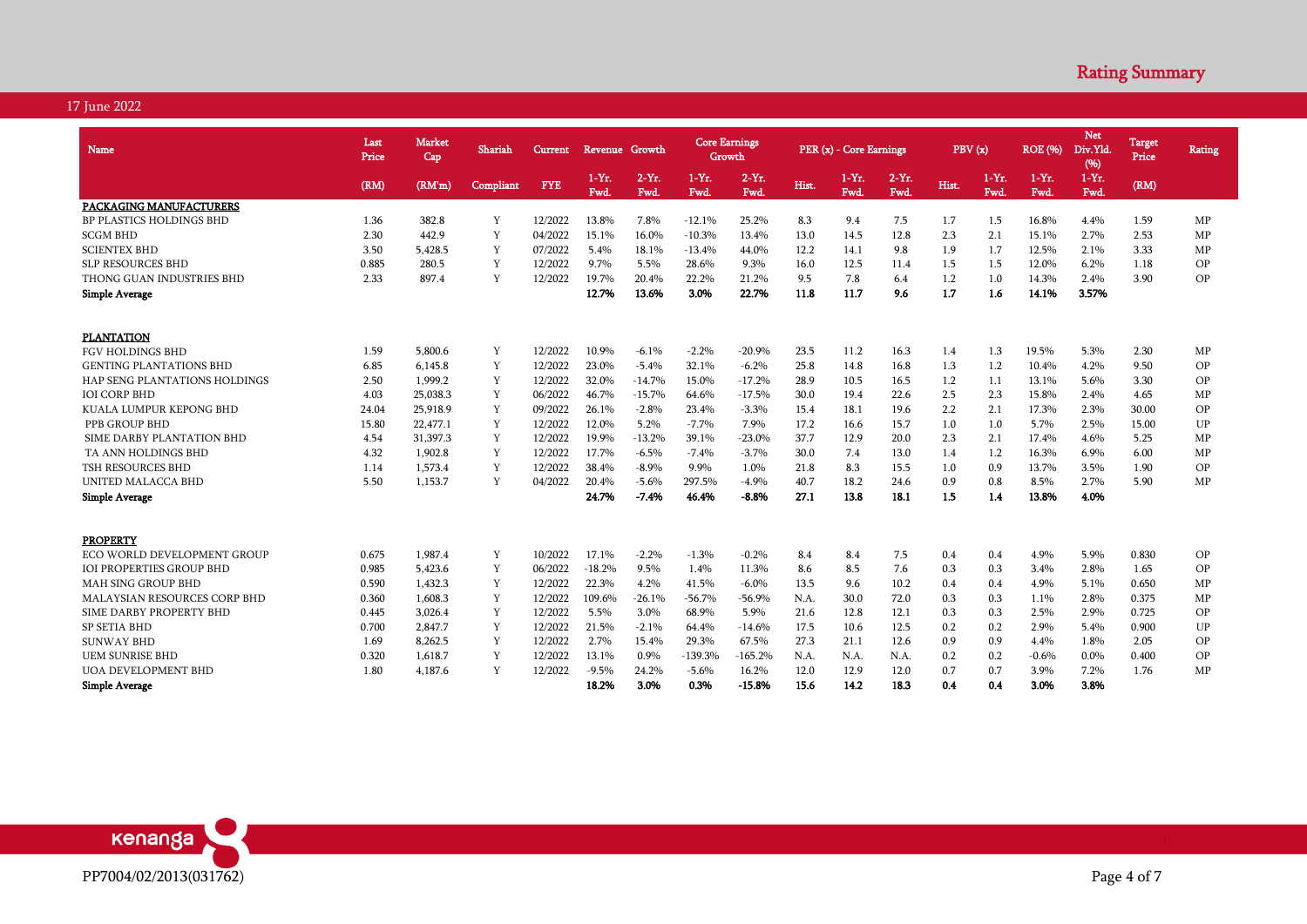| Name                             | Last<br>Price | <b>Market</b><br>Cap | Shariah     | Current.   | Revenue Growth  |                 | <b>Core Earnings</b><br>Growth |                  |       | PER (x) - Core Earnings |                 | PBV(x) |                 | <b>ROE</b> (%)   | <b>Net</b><br>Div.Yld<br>(96) | <b>Target</b><br>Price | <b>Rating</b> |
|----------------------------------|---------------|----------------------|-------------|------------|-----------------|-----------------|--------------------------------|------------------|-------|-------------------------|-----------------|--------|-----------------|------------------|-------------------------------|------------------------|---------------|
|                                  | (RM)          | (RM'm)               | Compliant   | <b>FYE</b> | $1-Yr.$<br>Fwd. | $2-Yr.$<br>Fwd. | $1-Yr.$<br>Fwd.                | $2-Yr$ .<br>Fwd. | Hist. | $1-Yr.$<br>Fwd.         | $2-Yr.$<br>Fwd. | Hist.  | $1-Yr.$<br>Fwd. | $1-Yr$ .<br>Fwd. | $1-Yr.$<br>Fwd.               | (RM)                   |               |
| <b>REITS</b>                     |               |                      |             |            |                 |                 |                                |                  |       |                         |                 |        |                 |                  |                               |                        |               |
| <b>AXIS REIT</b>                 | 1.98          | 3,249.3              | Y           | 12/2022    | 8.7%            | 9.1%            | 10.4%                          | 9.9%             | 24.8  | 22.0                    | 19.8            | 1.3    | 1.3             | 6.2%             | 4.2%                          | 2.10                   | OP            |
| CAPITALAND MALAYSIA MALL TRUST   | 0.565         | 1,217.7              | N           | 12/2022    | 46.1%           | 2.5%            | 150.3%                         | 3.3%             | 28.3  | 11.3                    | 11.3            | 0.5    | 0.5             | 2.6%             | 7.5%                          | 0.560                  | MP            |
| <b>IGB REIT</b>                  | 1.63          | 5,834.5              | $\mathbf N$ | 12/2022    | 33.5%           | 2.0%            | 46.6%                          | 2.0%             | 27.2  | 20.4                    | 20.4            | 1.5    | 1.5             | 6.2%             | 4.6%                          | 1.55                   | MP            |
| <b>KLCCP STAPLED GROUP</b>       | 6.76          | 12,204.1             | Y           | 12/2022    | $-4.4%$         | 17.4%           | $-1.0%$                        | 20.6%            | 19.3  | 18.8                    | 18.3            | 0.9    | 0.9             | 5.4%             | 4.8%                          | 6.55                   | MP            |
| <b>SENTRAL REIT</b>              | 0.965         | 1,034.3              | N           | 12/2022    | 9.0%            | 1.8%            | $-2.5%$                        | 0.7%             | 12.8  | 12.8                    | 12.7            | 0.8    | 0.8             | 5.3%             | 6.7%                          | 0.870                  | MP            |
| <b>PAVILION REIT</b>             | 1.30          | 3,968.7              | $\mathbf N$ | 12/2022    | 25.0%           | 2.0%            | 91.4%                          | 2.2%             | 32.5  | 16.3                    | 16.3            | 1.0    | 1.0             | 6.0%             | 5.7%                          | 1.45                   | OP            |
| <b>SUNWAY REIT</b>               | 1.51          | 5,171.5              | N           | 12/2022    | 7.6%            | 5.0%            | $-21.3%$                       | 21.7%            | 22.6  | 17.6                    | 16.1            | 1.0    | 1.0             | 5.4%             | 4.9%                          | 1.40                   | MP            |
| <b>Simple Average</b>            |               |                      |             |            | 17.9%           | 5.7%            | 39.1%                          | 8.6%             | 23.9  | 17.0                    | 16.4            | 1.0    | 1.0             | 5.3%             | 5.5%                          |                        |               |
| <b>RUBBER GLOVES</b>             |               |                      |             |            |                 |                 |                                |                  |       |                         |                 |        |                 |                  |                               |                        |               |
| <b>HARTALEGA HOLDINGS BHD</b>    | 2.86          | 9,773.9              | Y           | 03/2023    | $-41.4%$        | 0.3%            | $-81.9%$                       | 11.3%            | 3.0   | 16.6                    | 14.9            | 1.9    | 1.8             | 11.2%            | 3.5%                          | 5.60                   | OP            |
| <b>KOSSAN RUBBER INDUSTRIES</b>  | 1.34          | 3.419.2              | Y           | 12/2022    | $-56.0%$        | $-3.5%$         | $-89.8%$                       | 4.1%             | 1.2   | 11.4                    | 11.0            | 0.9    | 0.8             | 7.3%             | 4.5%                          | 1.60                   | UP            |
| SUPERMAX CORP BHD                | 0.875         | 2,331.8              | Y           | 06/2022    | $-54.8%$        | $-40.1%$        | $-83.6%$                       | $-70.5%$         | 0.6   | 3.8                     | 12.9            | 0.5    | 0.5             | 12.6%            | 9.1%                          | 0.750                  | UP            |
| TOP GLOVE CORP BHD               | 0.975         | 7,807.0              | Y           | 08/2022    | $-59.9%$        | 0.8%            | $-96.1%$                       | 13.3%            | 1.0   | 25.7                    | 22.7            | 1.3    | 1.4             | 5.3%             | 1.9%                          | 0.950                  | UP            |
| <b>Simple Average</b>            |               |                      |             |            | $-53.0%$        | $-10.6%$        | $-87.8%$                       | $-10.4%$         | 1.5   | 14.4                    | 15.4            | 1.1    | 1.1             | 9.1%             | 4.8%                          |                        |               |
| SIN                              |               |                      |             |            |                 |                 |                                |                  |       |                         |                 |        |                 |                  |                               |                        |               |
| BRITISH AMERICAN TOBACCO (M) BHD | 11.64         | 3,323.6              | N           | 12/2022    | $-2.4%$         | $-1.0%$         | $-10.2%$                       | 5.5%             | 11.7  | 13.0                    | 12.3            | 8.7    | 8.4             | 65.8%            | 7.3%                          | 13.40                  | OP            |
| CARLSBERG BREWERY MALAYSIA BHD   | 22.34         | 6,830.4              | N           | 12/2022    | 31.3%           | 6.0%            | 38.0%                          | 15.1%            | 33.1  | 24.0                    | 20.9            | 31.9   | 31.9            | 130.8%           | 4.2%                          | 28.05                  | OP            |
| HEINEKEN MALAYSIA BHD            | 24.26         | 7,328.9              | N           | 12/2022    | 30.8%           | 11.1%           | 32.8%                          | 16.9%            | 29.8  | 22.5                    | 19.2            | 18.5   | 18.5            | 82.5%            | 4.5%                          | 27.40                  | OP            |
| <b>Simple Average</b>            |               |                      |             |            | 19.9%           | 5.4%            | 20.2%                          | 12.5%            | 24.9  | 19.8                    | 17.5            | 19.7   | 19.6            | 93.0%            | 5.3%                          |                        |               |
| TELECOMMUNICATION                |               |                      |             |            |                 |                 |                                |                  |       |                         |                 |        |                 |                  |                               |                        |               |
| <b>AXIATA GROUP BHD</b>          | 2.79          | 25,603.3             | Y           | 12/2022    | 5.0%            | 2.5%            | $-3.1%$                        | 7.0%             | 19.3  | 19.9                    | 18.6            | 1.4    | 1.4             | 7.2%             | 4.3%                          | 4.25                   | OP            |
| DIGI.COM BHD                     | 3.25          | 25,268.8             | Y           | 12/2022    | 1.1%            | 4.5%            | $-8.9%$                        | 26.3%            | 22.3  | 24.5                    | 19.4            | 39.9   | 39.3            | 162.0%           | 4.1%                          | 3.80                   | MP            |
| <b>MAXIS BHD</b>                 | 3.29          | 25,748.4             | Y           | 12/2022    | 3.0%            | 2.5%            | $-6.0\%$                       | 20.4%            | 19.2  | 20.4                    | 17.0            | 3.8    | 3.8             | 18.7%            | 4.9%                          | 4.00                   | OP            |
| <b>OCK GROUP BHD</b>             | 0.390         | 411.3                | Y           | 12/2022    | 6.8%            | 6.0%            | 36.6%                          | 12.6%            | 17.7  | 13.0                    | 11.5            | 0.6    | 0.6             | 4.6%             | 0.0%                          | 0.500                  | OP            |
| TELEKOM MALAYSIA BHD             | 5.11          | 19,283.6             | Y           | 12/2022    | 5.3%            | 3.6%            | $-1.4%$                        | 13.8%            | 16.3  | 16.6                    | 14.5            | 2.6    | 2.5             | 15.6%            | 3.3%                          | 7.00                   | OP            |
| <b>Simple Average</b>            |               |                      |             |            | 4.2%            | 3.8%            | 3.5%                           | 16.0%            | 19.0  | 18.9                    | 16.2            | 9.7    | 9.5             | 41.6%            | 3.3%                          |                        |               |

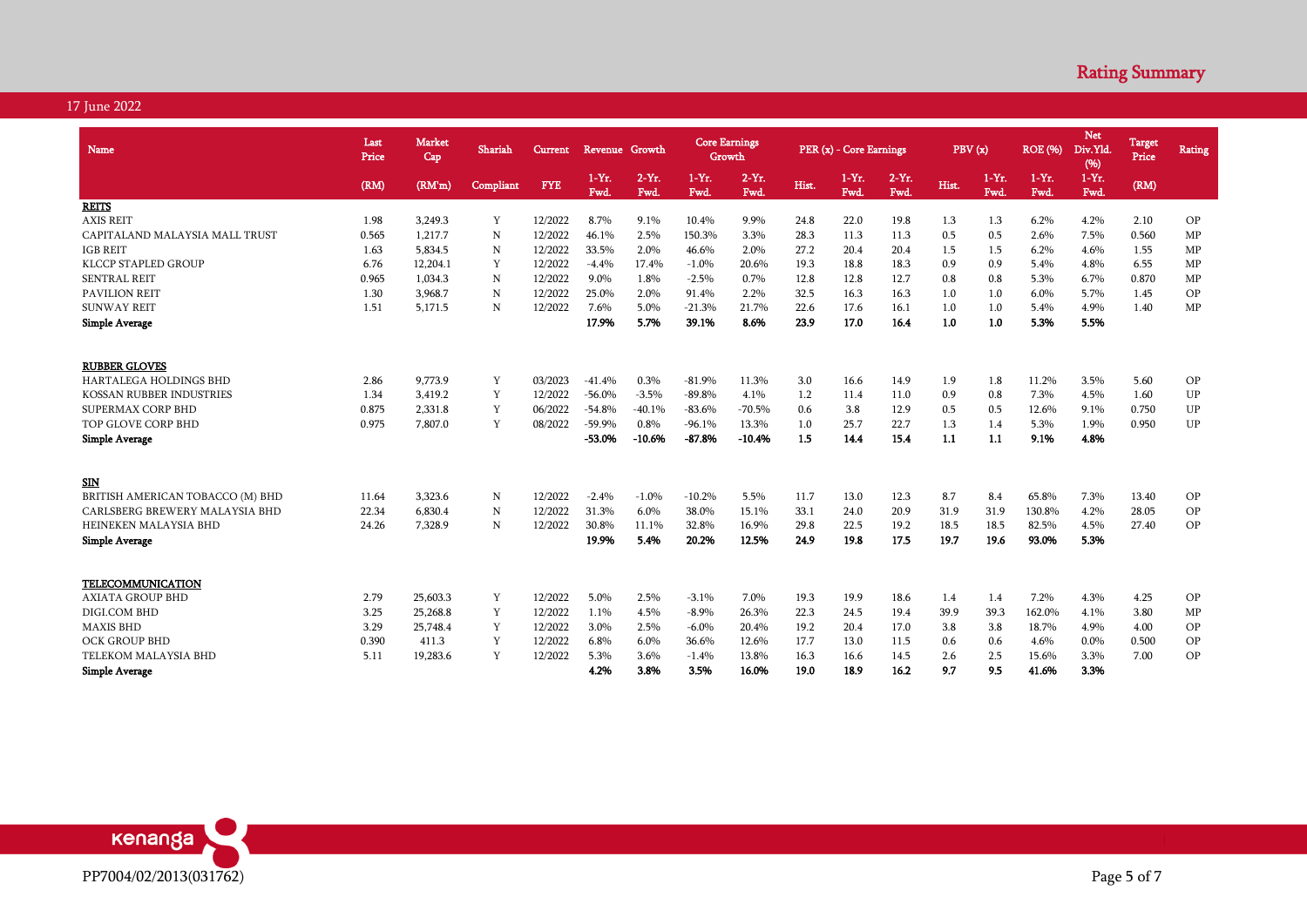| <b>Name</b>                         | Last<br>Price | <b>Market</b><br>Cap | Shariah   | Current    | Revenue Growth  |                  | <b>Core Earnings</b><br>Growth |                  |       | PER (x) - Core Earnings |                       | PBV(x) |                 | <b>ROE</b> (%)   | <b>Net</b><br>Div.Yld<br>(%) | <b>Target</b><br>Price | <b>Rating</b> |
|-------------------------------------|---------------|----------------------|-----------|------------|-----------------|------------------|--------------------------------|------------------|-------|-------------------------|-----------------------|--------|-----------------|------------------|------------------------------|------------------------|---------------|
|                                     | (RM)          | (RM'm)               | Compliant | <b>FYE</b> | $1-Yr.$<br>Fwd. | $2-Yr$ .<br>Fwd. | $1-Yr.$<br>Fwd.                | $2-Yr$ .<br>Fwd. | Hist. | $1-Yr.$<br>Fwd.         | $2-Yr.$<br><b>Fwd</b> | Hist.  | $1-Yr.$<br>Fwd. | $1-Yr$ .<br>Fwd. | $1 - Yr$ .<br>Fwd.           | (RM)                   |               |
| <b>TECHNOLOGY</b>                   |               |                      |           |            |                 |                  |                                |                  |       |                         |                       |        |                 |                  |                              |                        |               |
| D&O GREEN TECHNOLOGIES BHD          | 3.87          | 4,787.7              | Y         | 12/2022    | 28.0%           | 15.3%            | 34.0%                          | 15.5%            | 42.0  | 31.3                    | 27.1                  | 5.7    | 5.1             | 17.2%            | 0.5%                         | 5.40                   | OP            |
| <b>GHL SYSTEMS BHD</b>              | 1.39          | 1,586.7              | Y         | 12/2022    | 22.7%           | 7.0%             | 22.4%                          | 13.7%            | 56.3  | 46.2                    | 40.5                  | 3.1    | 2.9             | 6.5%             | 0.0%                         | 1.40                   | MP            |
| <b>INARI AMERTRON BHD</b>           | 2.65          | 9,824.4              | Y         | 06/2022    | 22.5%           | 7.0%             | 20.7%                          | 7.1%             | 26.5  | 22.2                    | 19.4                  | 6.4    | 6.6             | 27.8%            | 3.2%                         | 3.30                   | OP            |
| <b>JHM CONSOLIDATION BHD</b>        | 1.19          | 663.5                | Y         | 12/2022    | 10.7%           | 15.2%            | 38.5%                          | 15.9%            | 24.3  | 17.5                    | 15.1                  | 2.6    | 2.2             | 13.7%            | 0.4%                         | 1.50                   | MP            |
| <b>KELINGTON GROUP BHD</b>          | 1.15          | 739.5                | Y         | 12/2022    | 59.6%           | 1.7%             | 39.0%                          | 1.8%             | 23.2  | 16.7                    | 16.4                  | 3.8    | 3.2             | 20.8%            | 1.5%                         | 1.90                   | OP            |
| <b>KESM INDUSTRIES BHD</b>          | 6.90          | 316.2                | Y         | 07/2022    | $-0.2%$         | 4.6%             | $-54.3%$                       | 294%             | 84.6  | 185.0                   | 46.9                  | 0.9    | 1.0             | 1.1%             | 0.7%                         | 7.50                   | MP            |
| <b>MALAYSIAN PACIFIC INDUSTRIES</b> | 29.70         | 5.907.2              | Y         | 06/2022    | 18.0%           | 5.5%             | 19.4%                          | 5.5%             | 21.6  | 18.1                    | 17.2                  | 3.5    | 3.0             | 17.8%            | 1.2%                         | 38.10                  | OP            |
| PIE INDUSTRIAL BHD                  | 3.05          | 1,171.3              | Y         | 12/2022    | 18.3%           | 11.9%            | 28.2%                          | 11.7%            | 19.3  | 15.0                    | 13.5                  | 2.3    | 2.0             | 14.2%            | 1.6%                         | 3.70                   | OP            |
| <b>SKP RESOURCES BHD</b>            | 1.57          | 2,452.9              | Y         | 03/2023    | 17.3%           | 7.7%             | 6.3%                           | 7.7%             | 14.4  | 13.5                    | 12.7                  | 3.0    | 2.7             | 21.1%            | 3.7%                         | 2.10                   | OP            |
| UNISEM (M) BHD                      | 2.59          | 4,177.9              | Y         | 12/2022    | 14.0%           | 10.0%            | 22.1%                          | 11.3%            | 21.1  | 17.3                    | 15.6                  | 1.9    | 1.8             | 10.8%            | 2.3%                         | 3.75                   | OP            |
| <b>Simple Average</b>               |               |                      |           |            | 21.1%           | 8.6%             | 17.6%                          | 39.0%            | 32.3  | 36.0                    | 21.9                  | 3.3    | 3.0             | 15.0%            | 1.6%                         |                        |               |
| <b>TRANSPORT &amp; LOGISTICS</b>    |               |                      |           |            |                 |                  |                                |                  |       |                         |                       |        |                 |                  |                              |                        |               |
| AIRASIA GROUP BHD                   | 0.585         | 2,434.6              | Y         | 12/2022    | 347.0%          | 31.7%            | $-125.0%$                      | $-73.4%$         | N.A.  | N.A.                    | 12.7                  | (0.8)  | (0.7)           | 21.4%            | 0.0%                         | 0.650                  | MP            |
| MALAYSIA AIRPORTS HLDGS BHD         | 6.45          | 10,701.8             | N         | 12/2022    | 77.8%           | 20.7%            | $-65.1%$                       | 89.2%            | N.A.  | 40.0                    | 21.1                  | 1.5    | 1.5             | 3.7%             | 100.8%                       | 7.65                   | OP            |
| POS MALAYSIA BHD                    | 0.580         | 454.0                | Y         | 12/2022    | $-19.0%$        | 11.6%            | $-126.1%$                      | 10.8%            | N.A.  | N.A.                    | 8.1                   | 0.6    | 0.5             | $-6.2%$          | $0.0\%$                      | 0.720                  | OP            |
| WESTPORTS HOLDINGS BHD              | 0.515         | 458.2                | Y         | 12/2022    | 11.7%           | 12.1%            | 29.7%                          | 12.4%            | 10.4  | 8.0                     | 7.1                   | 0.6    | 0.6             | 7.2%             | 3.9%                         | 1.01                   | OP            |
| Simple Average                      | 3.56          | 12,139.6             | Y         | 12/2022    | 1.5%            | 5.9%             | $-5.7%$                        | 11.6%            | 16.5  | 17.5                    | 15.7                  | 3.9    | 3.7             | 21.6%            | 4.3%                         | 4.00                   | MP            |
|                                     |               |                      |           |            | 83.8%           | 16.4%            | $-58.4%$                       | 10.1%            | 13.5  | 21.8                    | 12.9                  | 1.1    | 1.1             | 9.5%             | 21.8%                        |                        |               |
| <b>UTILITIES</b>                    |               |                      |           |            |                 |                  |                                |                  |       |                         |                       |        |                 |                  |                              |                        |               |
| <b>GAS MALAYSIA BHD</b>             | 3.03          | 3.890.5              | Y         | 12/2022    | 9.3%            | 8.3%             | 5.1%                           | 0.6%             | 15.5  | 14.7                    | 14.6                  | 3.4    | 3.4             | 23.1%            | 6.1%                         | 3.10                   | OP            |
| <b>MALAKOFF CORP BHD</b>            | 0.600         | 2.932.2              | Y         | 12/2022    | 22.8%           | $-5.8%$          | $-12.6%$                       | 11.8%            | 9.3   | 10.7                    | 9.5                   | 0.6    | 0.5             | 5.2%             | 7.5%                         | 0.980                  | OP            |
| PESTECH INTERNATIONAL BHD           | 0.460         | 452.9                | Y         | 06/2022    | $-10.1%$        | $-6.3%$          | $-30.1%$                       | 3.8%             | 6.1   | 8.7                     | 8.4                   | 0.8    | 0.7             | 8.2%             | 0.0%                         | 0.660                  | OP            |
| PETRONAS GAS BHD                    | 16.58         | 32,807.4             | Y         | 12/2022    | 1.0%            | $-0.8%$          | $-3.7%$                        | 4.5%             | 16.2  | 16.8                    | 16.1                  | 2.5    | 2.5             | 14.8%            | 5.1%                         | 17.51                  | <b>MP</b>     |
| <b>TENAGA NASIONAL BHD</b>          | 8.40          | 48,099.2             | Y         | 12/2022    | $-3.3%$         | 1.8%             | $-0.8%$                        | 13.1%            | 10.0  | 10.1                    | 8.9                   | 0.8    | 0.8             | 8.3%             | 5.0%                         | 11.06                  | <b>OP</b>     |
| YTL POWER INTERNATIONAL BHD         | 0.690         | 5,590.5              | N         | 06/2022    | 31.8%           | 1.5%             | $-61.4%$                       | 104.7%           | 12.2  | 31.5                    | 15.4                  | 0.4    | 0.4             | 1.4%             | 7.2%                         | 1.11                   | <b>OP</b>     |
| <b>Simple Average</b>               |               |                      |           |            | 8.6%            | $-0.2%$          | $-17.2%$                       | 23.1%            | 11.5  | 15.4                    | 12.2                  | 1.4    | 1.4             | 10.2%            | 5.1%                         |                        |               |
| Kenanga Core Coverage               |               |                      |           |            |                 |                  |                                |                  |       |                         |                       |        |                 |                  |                              |                        |               |
| <b>Simple Average</b>               | 1.472.77      |                      |           |            | 17.5%           | 4.8%             | 1057.7%                        | 20.3%            | 363.9 | 19.0                    | 15.6                  | 3.4    | 3.2             | 24.0%            | 4.6%                         | 1,711.00               |               |

Source: Bloomberg, Kenanga Research \*\*\* Shariah Compliant "Y" = Comply, "N" = Not known at this time \*\* FBMKLCI 12-month Index Target